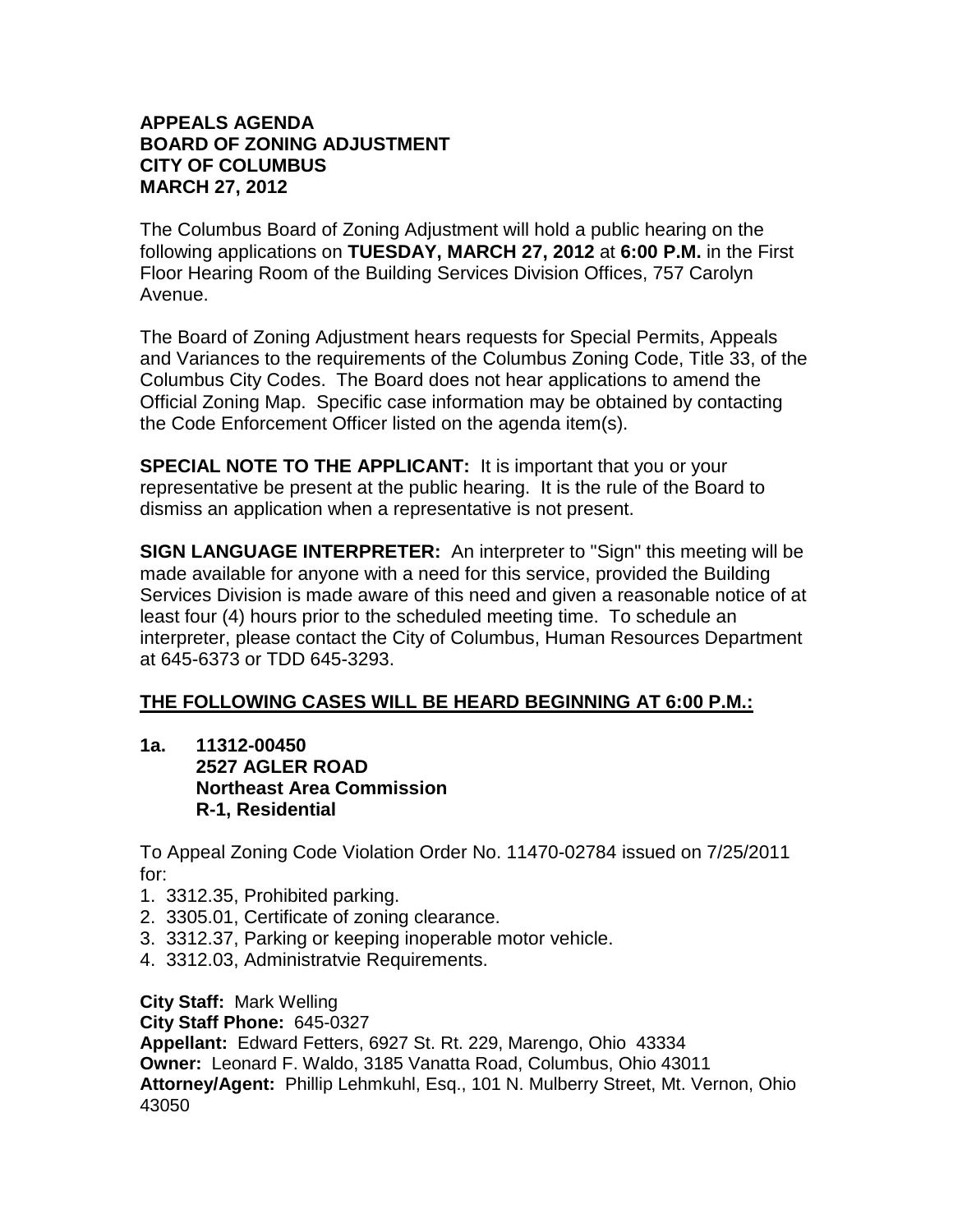#### **1b. 11312-00440 2527 AGLER ROAD Northeast Area Commission R-1, Residential**

To Appeal Zoning Code Violation Order No. 11470-02784 issued on 7/25/2011 for:

- 1. 3312.35, Prohibited parking.
- 2. 3305.01, Certificate of zoning clearance.
- 3. 3312.37, Parking or keeping inoperable motor vehicle.
- 4. 3312.03, Administratvie Requirements.

**City Staff:** Mark Welling **City Staff Phone:** 645-0327 **Appellant:** Leonard F. Waldo, 3185 Vanatta Road, Columbus, Ohio 43011 **Owner:** Same as appellant **Attorney/Agent:** Daniel J. Igoe, 4681 Winterset Drive, Columbus, Ohio 4322

**2. 12312-00033 1887 RED FERN DRIVE Northland Community Council SR, Suburban Residential**

To Appeal Zoning Code Violation Order No. 12470-00255 issued on 1/23/2012 for:

1. 3305.01, Certificate of zoning clearance.

**City Staff:** Mike Schwab **City Staff Phone:** 645-7936 **Appellant:** John C. Kessler, d.b.a. CABA Ministries, Inc., 1887 Red Fern Dr., Columbus, Ohio 43229 **Owner:** Same as appellant **Attorney/Agent:** Stephen A. Moyer, 9 E. Kossuth St., Columbus, Ohio 43206